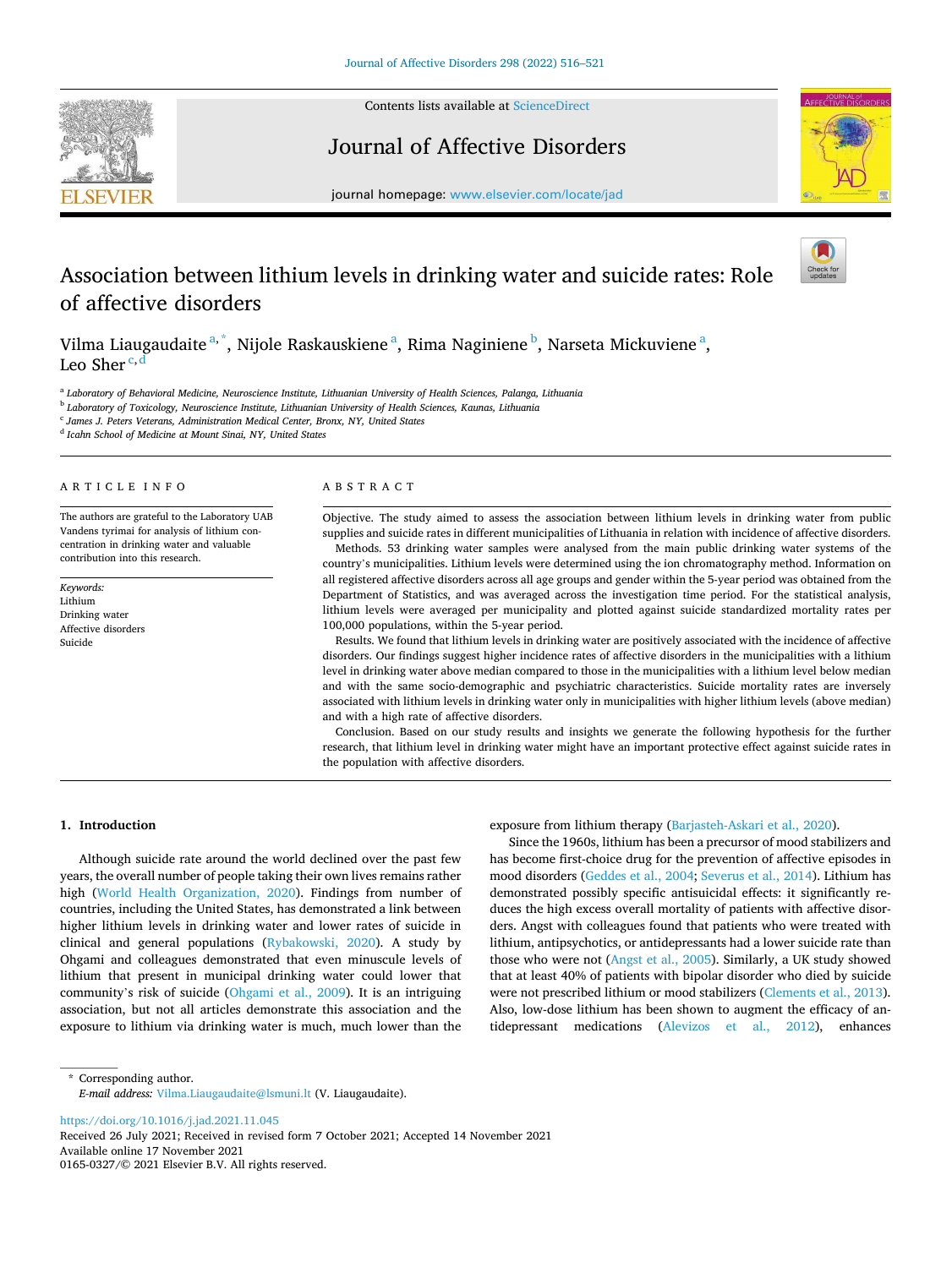neuroplasticity mechanisms and adult neurogenesis in brain areas such as hippocampus and prefrontal cortex ([Girardi et al., 2009](#page-5-0); [Pompili](#page-5-0)  [et al., 2013](#page-5-0)). For those who are suffering from mood disorders, including treatment-resistant depression, low-dose lithium supplementation may enhance the drug's efficacy as well as reduce the risk of side effects and drug toxicity associated with high-dose lithium treatment.

So, explication of the findings that even the very low levels of lithium provided in drinking water may reduce the risk of suicide is, at present, only speculative ([Seidel et al., 2019](#page-5-0)). Despite this interest, none of the studies, to the best of our knowledge has studied the interaction between the suicide rates, prevalence of mental and behavioral disorders and naturally occurring lithium in drinking water. This is the first study that evaluated the association between lithium levels in drinking water from public supplies and suicide rates in different municipalities of Lithuania in relation with incidence of affective disorders.

In our previous study ([Liaugaudaite et al., 2019](#page-5-0)) we found that lithium intake with drinking water was associated with an incidence of suicide in a nonlinear way (inverted U) and an anti-suicidal effect of lithium in drinking water is present if a lithium concentration is above a certain level. Guided by findings in above cited report our aim was to test the following hypotheses: (1) lithium levels in drinking water are positively associated with the incidence of affective disorders; (2) higher lithium levels in drinking water are inversely associated with the lower suicide rates in areas with high incidence of affective disorders; (3) even very low levels of lithium in drinking water may play a role to save lives among people with affective disorders.

#### **2. Methods**

The territory of Lithuania currently comprises 10 counties and 60 municipalities. We selected 54 municipalities, considering the need for homogeneous geographic distribution, covering all regions of the country. For the analyses of lithium concentration in drinking water, we collected groundwater samples in the central wellfields of 54 municipalities, which water supply systems serves the largest percentage of drinking water customers.

## *2.1. Samples*

Fifty-six underwater samples (1 sample per municipality, with one exception – 3 samples in Klaipeda municipality, in which case the results were averaged) from the main public drinking water systems of the country's municipalities were taken during a two-month period (June-July 2017). The underwater samples were collected into special sterile bottles, delivered to the Laboratory for chemical analysis, and stored in the refrigerator until analysis. The Laboratory runs water analysis under the Licence No 983,766 of the Environmental Protection Agency, Republic of Lithuania, issued on 29–10–2012. The lithium concentration in these samples was determined by the ion chromatography DIONEX ICS-1000 (Thermo Scientific, USA) employing the standard LST EN ISO 14,911. Method working range is from 0.01 to 1 mg/l, limit of detection 0.005 mg/l. One underwater sample was excluded from the statistical analyses as a single outlier with a relatively high lithium level (49.0 μg/ L) in wellfield. A single outlier was removed from the dataset, and number of 53 water samples were used for further analysis for 53 municipalities out of total 60 municipalities of Lithuania. For the statistical calculations, lithium levels were averaged per district municipality and plotted against suicide standardized mortality rate (SMR) per 100,000 populations.

## *2.2. Data*

Suicide rate data were collected from the Health Information center of the Institute of Hygiene (Lithuania Database of Health Indicators). In accordance with the International Statistical Classification of Diseases (ICD-10) we considered only suicide attempts that resulted in death with

the ICD-10 codes from X60 to X84 (Health Information center, [2017](#page-5-0)). Suicide SMR were age standardized using the European Standard Population measure as defined by the World Health Organization ([Water](#page-5-0)[house et al., 1976\)](#page-5-0).

Suicide data comprised all registered suicide events across all age groups and gender within the five-year period (from January 2012 to December 2016). Data on potential confounding factors of suicide risk that included selected municipalities' sociodemographic characteristics such as averaged local population size 2012–2016, unemployment rate (%), number of visits to psychiatrist per 100, divorce rate per 1000 of the population, women/men proportion (number of women per 1000 men), registered any affective disorders (F30-F39), mental and behavioral disorders (MBD) (F00-F99), MBD due to use of alcohol (F10), schizophrenia (F20-F29), diseases of nervous system (G00-G99), attempted suicide, and antidepressant use, across all age groups and gender were obtained from the Department of Statistics, and were averaged across the investigated time period.

## *2.3. Statistical analysis*

Statistical analysis was performed using a statistical software package (SPSS for Windows, version 17.0; IBM-SPSS, Chicago, IL, USA).

A descriptive analysis was conducted to describe the profile of the municipalities. Tests for normality were conducted using a Kolmogorov-Smirnov test and Pearson correlation coefficients or Spearman rank correlation coefficients were calculated between lithium and standardized suicide mortality rates, and among the municipalities routinely collected data. The scatter-plots were used for visualization of relationships between variables. A curve estimation regression analysis was used examining an exponential or quadratic relationship.

The median lithium concentration was calculated (7.0  $\mu$ g/L) and municipalities with lithium concentration in drinking water greater than the median were assigned to the high lithium exposure group ( $n = 26$ ), the remaining municipalities were assigned to the low lithium exposure group ( $n = 27$ ). Incidence rate of psychiatric disorders and suicide SMR were then calculated according to the median of lithium level. Common statistical techniques multiple linear regression and ANCOVA were used and R-squared was used as the effect size. To investigate whether municipality characteristics had a confounding effect, a multiple linear regression analysis with the suicide SMR (total, men, and women) as the dependent variable was conducted adjusting for mentioned above potential confounding factors of suicide risk. Variance Inflation Factors (VIFs) were investigated. The F-test with *p<*0.05 indicates that the final stepwise or backward regression model is statistically significant. A significance level of alpha *<*0.05 was used in all analyses.

## **3. Results**

*3.1. Analysis according to a median of concentration of lithium in drinking water: low and high lithium exposure groups* 

The mean lithium concentration in fifty-three drinking water samples was 11.5 (SD 9.9) µg/L ranging from 1.0 to 39.0 µg/L, median – 7.0  $(IQR 3.5-20) \mu g/L$ .

All analyses were repeated separately for the two groups (low and high lithium exposure groups) categorized to median of lithium level. The descriptive characteristics of the groups are presented in [Table 1](#page-2-0).

There were no significant differences in sociodemographic characteristics in the municipality between the two groups categorized to median of lithium level. [Table 1](#page-2-0) indicates that distribution of the affective disorders ( $F_{1,51} = 20.26$ ,  $p < 0.0001$ ) and the mental and behavioral disorders ( $F_{1,51} = 8.0$ ,  $p = 0.007$ ) were increased in the high lithium exposure group compared with the low lithium exposure group. The relative difference of incidence of affective disorders was 26.9% and the relative difference of antidepressants use was 19.2% between the low and high lithium exposure groups.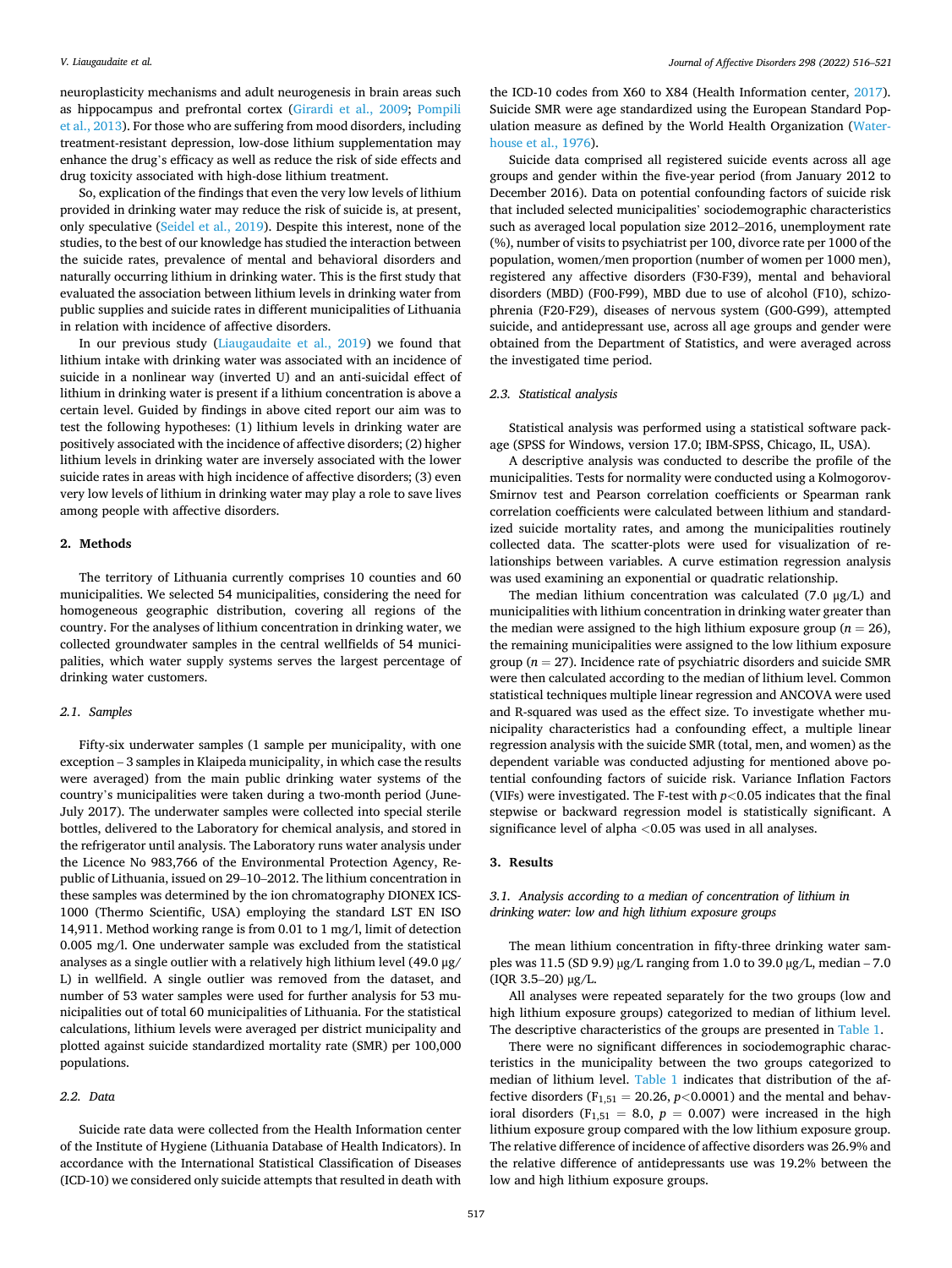#### <span id="page-2-0"></span>**Table 1**

Suicide SMR and incidence of mental and behavioral disorders according to the lithium exposure group.

| Characteristics per 100,000              | Low lithium exposure group<br>$N = 27$ | High lithium exposure group<br>$N = 26$ | Overall, $n = 53$  | F(1,51) | p           |
|------------------------------------------|----------------------------------------|-----------------------------------------|--------------------|---------|-------------|
| Suicide SMRs                             |                                        |                                         |                    |         |             |
| total                                    | $42.42 + 11.27$                        | $42.67 \pm 11.8$                        | $42.54 + 11.43$    | 0.006   | 0.938       |
| men                                      | 78.37+24.79                            | 79.75±19.54                             | 79.05+22.17        | 0.05    | 0.824       |
| women                                    | $13.15 \pm 4.45$                       | $13.41 \pm 5.85$                        | $13.28 \pm 5.13$   | 0.03    | 0.854       |
| Local populations size 2012-2016         | 42,176±64,932                          | 36,418±21,224                           | 39,351±48,302      |         |             |
| Median                                   | 26,002.3                               | 32,151.1                                | 28,328.9           |         | $0.156^{a}$ |
| Women/1000 men, $n$                      | 1137.07±49.52                          | 1134.62±46.99                           | $1135.87 + 47.85$  | 0.34    | 0.854       |
| Unemployment rate,%                      | $11.18 \pm 3.29$                       | $11.46 \pm 2.56$                        | $11.32 + 2.93$     | 0.13    | 0.724       |
| Divorces rate per 1000                   | $3.12 \pm 0.52$                        | $3.26 + 0.37$                           | $3.19 \pm 0.46$    | 1.28    | 0.262       |
| Visits to psychiatrists per 100          | $26.86 \pm 8.49$                       | 28.07±7.94                              | 27.46±8.17         | 0.29    | 0.594       |
| Incidence of psychiatric disorders       |                                        |                                         |                    |         |             |
| Mental and behavioral disorders          | 2553.90±629.84                         | 3246.75±476.91                          | 2893.79±655.72     | 20.26   | < 0.001     |
| Affective disorder, total                | 393.28±189.41                          | 558.71±234.66                           | 474.43±226.68      | 8.0     | 0.007       |
| men                                      | $205.41 \pm 123.64$                    | 278.85±141.92                           | 242.13±136.94      | 4.11    | 0.048       |
| women                                    | 564.64±253.90                          | 783.12±324.99                           | 673.12±309.19      | 7.57    | 0.001       |
| Nervous system disease                   | 4364.49±1795.55                        | 4486.37+1289.76                         | 4424.28+1554.20    | 0.08    | 0.778       |
| Schizophrenia                            | 44.98±21.90                            | 54.49±24.33                             | $49.65 + 23.40$    | 2.24    | 0.141       |
| MBD due to use of alcohol, total         | 267.12±109.37                          | 306.43±82.84                            | $286.41 \pm 98.35$ | 2.16    | 0.148       |
| MBD due to use of alcohol, men           | 454.99±193.70                          | 500.57±150.90                           | 477.35±173.89      | 0.91    | 0.345       |
| MBD due to use of alcohol, women         | 98.49±42.16                            | 134.18±41.79                            | 116.00±45.31       | 9.57    | 0.003       |
| Antidepressant use per 1000 <sup>b</sup> | 17.89 ± 8.61                           | $22.14 \pm 7.42$                        | 19.97±8.30         | 3.64    | 0.062       |

Data presented as mean±SD; SD, standard deviation.

SMRs – standardized mortality rate for suicide per 100 000 (European standard population),.

MBD, mental and behavioral disorders.

Mann-Whitney test.

<sup>b</sup> number of the Defined Daily Dose /1000 inhabitants/day.

Antidepressants usage tended to be higher in high lithium exposure group compared with the low lithium exposure group (22.14  $\pm$  7.42 and 17.89 $\pm$ 8.61; F<sub>1,51</sub> = 3.64,  $p = 0.062$ ) (Table 1). In the high lithium exposure group, the antidepressants usage rate was significantly positive correlated with lithium levels in drinking water (Spearman'  $r = 0.310$ , *p*  $= 0.024$ ), with incidence of MBD ( $r = 0.531$ ,  $p < 0.001$ ), affective disorders ( $r = 0.596 \, p < 0.001$ ) and MBD due to use of alcohol ( $r = 0.374$ ,  $p$  $= 0.006$ ) (data not shown).

In addition, an increased incidence of MBD due to use of alcohol in women was found in the high lithium exposure group compared with the low lithium exposure group ( $F_{1,51} = 9.57$ ,  $p = 0.003$ ). The incidence of diseases of the nervous system and schizophrenia did not differ between the lithium exposure groups (Table 1).

In Figs. 1 and 2 presented scatterplots of association between lithium and incidence of affective disorder and suicide SMR for both lithium exposure groups. According to Fig. 1 (at right), the fit line approaches a plateau (with a slight increase) in incidence of affective disorders in municipalities with lithium level higher than median (7.0  $\mu$ g/L).

The results suggest a higher incidence of affective disorders in municipalities above median of lithium level in drinking water compared with other municipalities with the same socio-demographic and psychiatric characteristics. In these municipalities suicide SMR was inversely associated with lithium level in drinking water (Fig. 2, at



**Fig. 1.** The fit line for association of affective disorders incidence and lithium, linear (left,  $p = 0.004$ ) and cubic (right,  $p = 0.020$ ). The dash lines indicate: horizontal - a median of the total affective disorders incidence 419/100 000, vertical–median of lithium 7 µg/L.



**Fig. 2.** The fit line for association of total SMR for suicide and lithium, linear (left,  $p = 0.212$ ) and cubic (right,  $p = 0.030$ ) Dash line indicate median of the lithium level in drinking water 7 µg/L.

right). Higher lithium levels might have an important protective effect against suicide mortality particularly in populations with relatively high prevalence of affective disorders.

## *3.2. Low lithium exposure group: multiple regression analysis of lithium predicting suicide SMRs*

We found that the lithium level in drinking water was not associated with suicide SMR in the low lithium exposure group. However, a positive correlation between lithium level and incidence of MBD due to use of alcohol for total, men and women there was found. The incidence of MBD due to use of alcohol (for total, men and women) had a positive correlation with incidence of MBDs (*r* = 0.49, *p<*0.01; *r* = 0.48, *p<*0.05; *r* = 0.48, *p<*0.05 respectively). Incidence of MBDs were more strongly associated with incidence of affective disorders (*r* = 0.71, *p<*0.01) than with incidence diseases of the nervous system  $(r = 0.39, p < 0.05)$ .

There was no significant association between the lithium levels and the total suicide SMRs in the crude model ( $β = 0.141$ ,  $t = 0.713$ ,  $p =$ 0.482). After adjusting for the relevant factors using a stepwise method, the model could predict total suicide SMRs with statistical significance  $(F = 13.42, p < 0.001)$ . However, the lithium level was not a significant contributor to the suicide SMR. Among the relevant factors, only the unemployment rate ( $β = 0.494$ ,  $t = 3.241$ ,  $p = 0.003$ ) and the incidence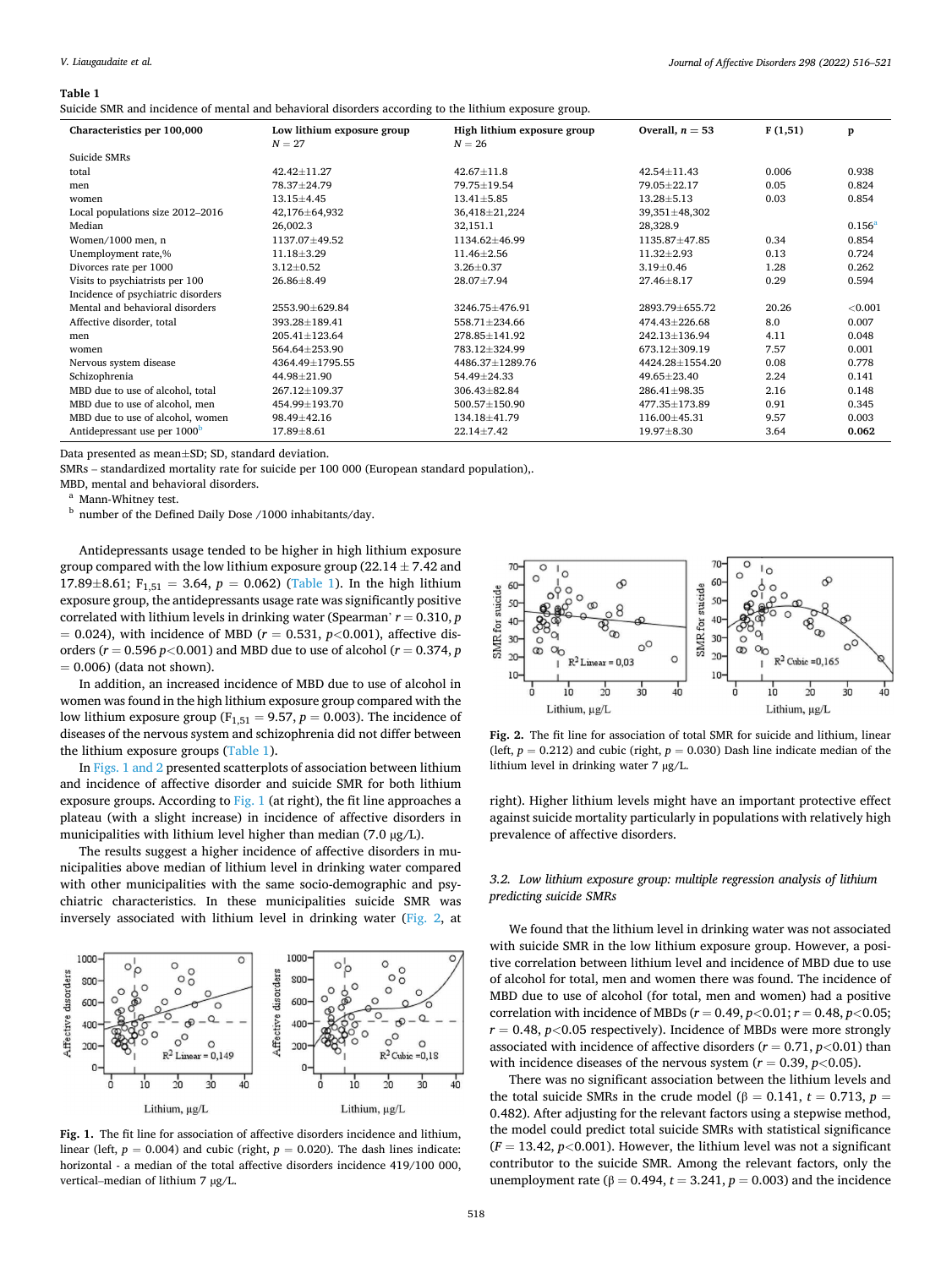of affective disorders ( $\beta = 0.372$ ,  $t = 2.442$ ,  $p = 0.022$ ) were significant contributors. Those variables explained over half  $(R^2 = 52.8\%$ , *p<*0.001) of variation in total suicide SMR in the low lithium exposure group (Table 2).

In the low lithium exposure group, multiple linear regression revealed the significant and positive associations between unemployment rate (β = 0.439, *t* = 2.748, *p* = 0.011) and incidence of mental disorders ( $\beta$ =0.397, *t* = 2.489, *p* = 0.020) and suicide SMRs among men  $(R^2 = 0.498, p > 0.001)$ , as well as number of visits to a psychiatrist ( $\beta =$ 0.416,  $t = 2.846$ ,  $p = 0.009$ ) and incidence of affective disorder ( $\beta =$ 0.503,  $t = 3.443$ ,  $p = 0.002$ ) and suicide SMRs among women ( $R^2 =$ 0.509, *p<*0.001) (data not shown).

## *3.3. High lithium exposure group: multiple regression analysis of lithium predicting suicide SMRs*

Table [3](#page-4-0) demonstrate the results of the multiple linear regression analysis of the suicide SMR for the total, women and men in the high lithium exposure group. In the high lithium exposure group there was no association between antidepressant prescribing and suicide SMR, but there was association between antidepressant prescribing and lithium level ( $r = 0.29$ ,  $p = 0.035$ ).

In unadjusted crude model, the result reveals a negative and significant association of the total suicide SMR with lithium ( $β = -0.462$ , *t* = –2.555,  $p = 0.017$ ;  $R^2 = 0.462$ ) in the high lithium exposure group.

In adjusted model, negative association with lithium remained ( $\beta =$ –0.363,  $t = -2.135$ ,  $p = 0.044$ ). Furthermore, a positive association is identified between total suicide SMR and unemployment rate ( $β =$ 0.413,  $t = 2.433$ ,  $p = 0.023$ ). Those variables explained over third ( $R^2 =$ 37.5%,  $p = 0.005$ ) of variation in total suicide SMR in the high lithium exposure group. In this model, the maximum value of VIF was 1.252, which did not exceed 5, and the minimum value of tolerance was 0.942 indicating no multicollinearity [\(Table 3](#page-4-0)).

In unadjusted crude model the results revealed that lithium level was not significant predictors of women suicide SMR ( $β = -0.343, t = -1.787$ ,  $p = 0.087$ ). However, after adjustment for sociodemographic characteristic and the incidence of MBD of the municipalities, the result revealed that lithium level ( $β = -0.455, t = -2.855, p = 0.015$ ), incidence of disease of the nervous system ( $β = -0.560$ ,  $t = -2.993$ ,  $p = 0.007$ ) and incidence of schizophrenia (β = 0.5, *t* = 2.767, *p* = 0.011), were significant predictors of women suicide SMR ( $R^2 = 0.423$ ,  $p = 0.006$ ). In this model, the maximum value of VIF was 1.322, which did not exceed 5, and the minimum value of tolerance was 0.751 indicating no multicollinearity.

#### **Table 2**

Multiple regression analysis of lithium predicting suicide SMRs in the low lithium exposure group  $(N = 27)$ .

|                                                  | Coefficients<br>Unstandardized |       | Standardized |       |         |  |  |
|--------------------------------------------------|--------------------------------|-------|--------------|-------|---------|--|--|
| Variables                                        | B                              | SE.   | Beta         | t     | р       |  |  |
| <b>SMR</b> total                                 |                                |       |              |       |         |  |  |
| Crude model                                      |                                |       |              |       |         |  |  |
| (Constant)                                       | 39.37                          | 4.81  |              | 8.18  | < 0.001 |  |  |
| Lithium, $\mu$ g/L                               | 0.189                          | 1.08  | 0.141        | 0.713 | 0.482   |  |  |
| Model: $F = 0.029$ , $p = 0.867$ , $R^2 = 0.001$ |                                |       |              |       |         |  |  |
| Adjusted model <sup>a</sup>                      |                                |       |              |       |         |  |  |
| (Constant)                                       | 6.112                          | 5.981 |              | 1.022 | 0.317   |  |  |
| Unemployment rate,%                              | 1.969                          | 0.608 | 0.494        | 3.241 | 0.003   |  |  |
| Affective disorders                              | 0.029                          | 0.012 | 0.372        | 2.442 | 0.022   |  |  |
| Model: $F = 13.42 p < 0.001$ , $R^2 = 0.528$     |                                |       |              |       |         |  |  |

SE, standard error;.

a adjusted for sociodemographic characteristics of the municipalities and following adjustment for the incidence of the MBD Sociodemographic characteristics of the municipalities: local population size, women/1000 men, unemployment rate, divorce rate, visits to psychiatrists per 100. Mental and behavioral disorders (MBD): affective disorders, MBD for men, MBD for women, diseases of nervous system, schizophrenia.

There was a crude negative association between SMR for men suicide and lithium level ( $\beta$  = -0.452,  $t = -2.484$ ,  $p = 0.020$ ;  $R^2 = 0.204$ ). Adjusting for sociodemographic covariates did not impact the association between SMR for men suicide and lithium level, but adding incidence of the MBD to the final model further reinforce this association (β  $= -0.465$ ,  $t = -2.855$ ,  $p = 0.009$ ). In addition, result reveals that suicide SMR among men may be higher in municipality with higher incidence of MBD due to use of alcohol for women (β = 0.433, *t* = 2.659, *p* = 0.014) ([Table 3](#page-4-0)).

## **4. Discussion**

The current study suggests that incidence of affective disorders was higher in municipalities with high lithium exposure (lithium level above median  $>7 \mu$ g/L). The relative difference of incidence of affective disorders was 26.9% and antidepressants use tended to be higher in high lithium exposure group by 19.2%.

This is the first study to investigate the relationship between suicide SMR, lithium levels in drinking water, sociodemographic characteristics and incidence of MBDs simultaneously. So far, no studies have been found that focused on an association of lithium in drinking water with the incidence of affective disorders in the study region.

No recent studies have been found that analyze the association of lithium level in drinking water with the incidence of mental and behavioral disorders in Eastern Europe. This is the first report to investigate the relationship between suicide SMRs, lithium levels in drinking water, socio-demographic characteristics and incidence of affective disorders in multiple municipalities simultaneously.

For the first time, in our previous studies ([Liaugaudaite et al., 2017](#page-5-0), [2019\)](#page-5-0) we found that lithium intake with drinking water was associated with an incidence of suicide in a nonlinear way (inverted U) and an anti-suicidal effect of lithium in drinking water is not present if a lithium concentration is below a certain level.

Our study suggests that incidence of affective disorders was higher in municipalities with high lithium exposure (lithium level above median *>*7 µg/L). In municipalities with above median of lithium level, suicide SMR for total population and among men and women was inversely associated with lithium level in drinking water. Higher lithium levels might have an important protective effect against suicide mortality particularly in populations with relatively high prevalence of affective disorders. Therefore, individuals with affective disorders may be more sensitive to the anti-suicidal effect of lithium.

This suggests that long term exposure to lithium in drinking water in high lithium exposure areas may have specific anti-suicidal effects in suicide-survivals and those with affective disorders, which in the end may increase the number of individuals with affective disorders in high lithium exposure areas. In addition, multiple regression analysis revealed strong negative association between suicide SMR (total, women and men) and lithium level over median (7 µg/L) controlling for municipalities' characteristics and incidence of mental and behavioral disorders.

Unlike most international studies regarding natural lithium levels and suicide risk, no inverse relation was found of four studies [\(Kabacs](#page-5-0)  [et al., 2011;](#page-5-0) [Pompilli et al., 2015;](#page-5-0) [Oliveira et al., 2019;](#page-5-0) [Kozaka et al.,](#page-5-0)  [2020\)](#page-5-0). In these studies, potential confounding factors were sociodemographic data. Factors such as the country's low suicide rate, confounding suicide risk variables, psychiatric disorder, and unaccounted lithium intake might have influenced these findings.

A proportion of patients with affective disorder does not get treatment, a proportion may have been treated with poor response to lithium prior to the study period, and a proportion may have been treated with mood stabilizers other than lithium and/or other medications. We are not aware of other national prescribed lithium prevalence rates besides that in Germany, where lithium salts are in frequently prescribed within the National Health Scheme (specifically, to 0.06% of the population) (Ahrens and [Müller-Oerlinghausen, 2001,](#page-5-0) [2003;](#page-5-0) [Müller-Oerlinghausen](#page-5-0)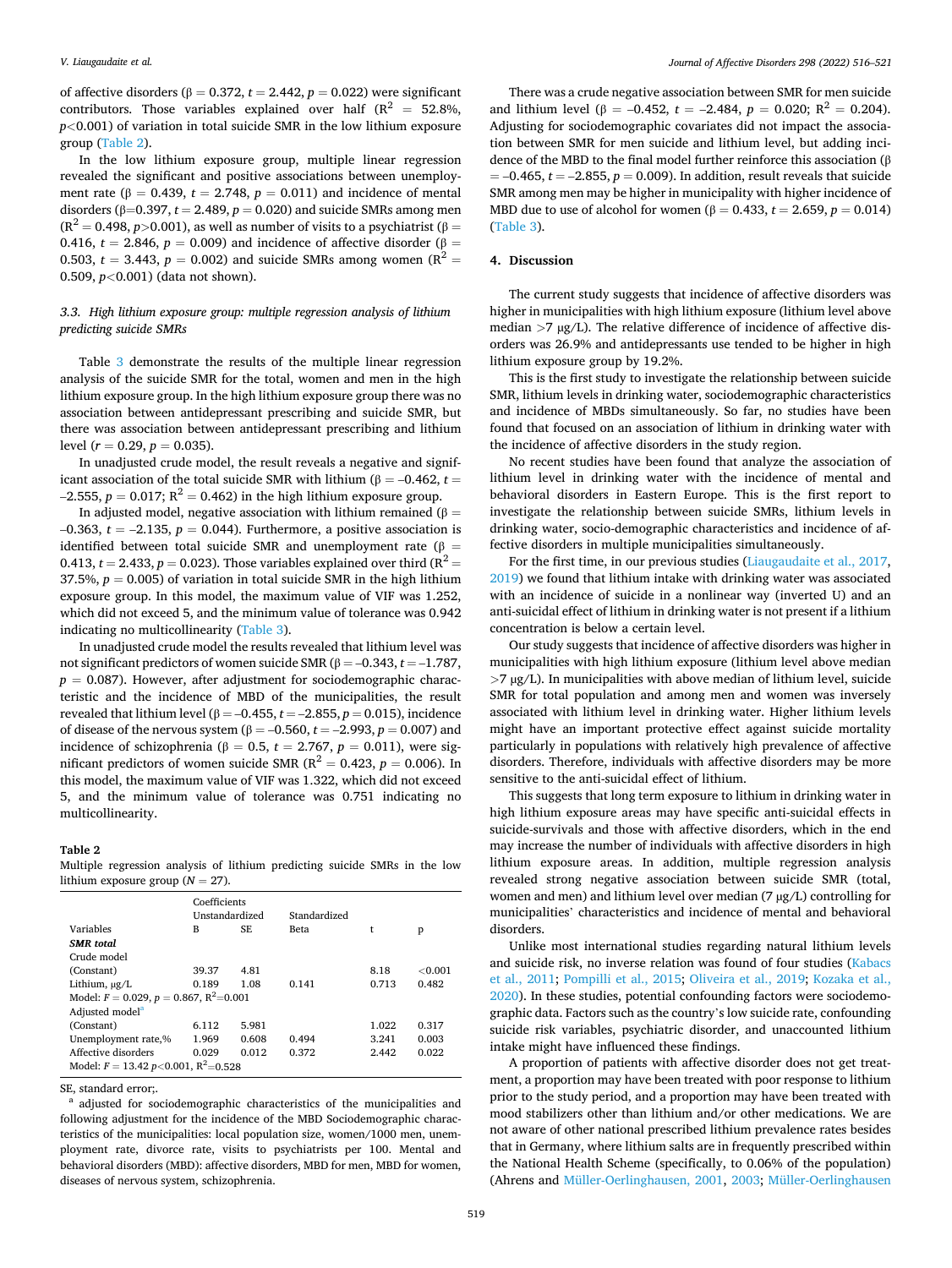#### <span id="page-4-0"></span>**Table 3**

Multiple regression analysis of lithium predicting suicide SMRs in the high lithium exposure group ( $N = 26$ ).

| Dependent variable |                                                  | Coefficients   |           |              |          |            |
|--------------------|--------------------------------------------------|----------------|-----------|--------------|----------|------------|
|                    |                                                  | Unstandardized |           | Standardized |          |            |
|                    | Model                                            | B              | <b>SE</b> | Beta         | t        | p          |
| Total suicide SMR  | Crude model                                      |                |           |              |          |            |
|                    | (Constant)                                       | 55.181         | 5.325     |              | 10.363   | < 0.001    |
|                    | Lithium, µg/L                                    | $-0.643$       | 0.252     | $-0.462$     | $-2.555$ | 0.017      |
|                    | Model: $R^2$ =0.462; $F = 6.529$ , $p = 0.017$   |                |           |              |          |            |
|                    | Adjusted model <sup>a</sup>                      |                |           |              |          |            |
|                    | (Constant)                                       | 30.679         | 11.178    |              | 2.745    | 0.012      |
|                    | Lithium, µg/L                                    | $-0.504$       | 0.236     | $-0.363$     | $-2.135$ | 0.044      |
|                    | Unemployment rate,%                              | 1.901          | 0.781     | 0.413        | 2.433    | 0.023      |
|                    | Model: $R^2=0.375$ , $F = 6.894$ , $p = 0.005$   |                |           |              |          |            |
| Women suicide SMR  | Crude model                                      |                |           |              |          |            |
|                    | (Constant)                                       | 18.008         | 2.795     |              | 6.444    | ${<}0.001$ |
|                    | Lithium, µg/L                                    | $-0.236$       | 0.132     | $-0.343$     | $-1.787$ | 0.087      |
|                    | Model: $R^2$ =0.117, $F = 3.194$ , $p = 0.087$   |                |           |              |          |            |
|                    | Adjusted model <sup>a</sup>                      |                |           |              |          |            |
|                    | (Constant)                                       | 24.215         | 4.744     |              | 5.104    | < 0.001    |
|                    | Lithium, µg/L                                    | $-0.306$       | 0.116     | $-0.455$     | $-2.637$ | 0.015      |
|                    | Nervous system disease                           | $-0.003$       | 0.001     | $-0.560$     | $-2.993$ | 0.007      |
|                    | Schizophrenia                                    | 0.120          | 0.043     | 0.500        | 2.767    | 0.011      |
|                    | Model: $R^2$ =0.423, $F = 5.369$ , $p = 0.006$   |                |           |              |          |            |
| Men suicide SMR    | Crude model                                      |                |           |              |          |            |
|                    | (Constant)                                       | 99.988         | 8.863     |              | 11.281   | < 0.001    |
|                    | Lithium, µg/L                                    | $-1.040$       | 0.419     | $-0.452$     | $-2.484$ | 0.020      |
|                    | Model: $R^2 = 0.204$ , $F = 6.168$ , $p = 0.020$ |                |           |              |          |            |
|                    | Adjusted model <sup>a</sup>                      |                |           |              |          |            |
|                    | (Constant)                                       | 73.394         | 12.758    |              | 5.753    | < 0.001    |
|                    | Lithium, µg/L                                    | $-1.068$       | 0.374     | $-0.465$     | $-2.855$ | 0.009      |
|                    | MBD due to use of alcohol, women                 | 0.202          | 0.076     | 0.433        | 2.659    | 0.014      |
|                    | Model: $R^2$ =0.391, $F = 7.398$ , $p = 0.003$   |                |           |              |          |            |

SE, standard error;.

<sup>a</sup> adjusted for sociodemographic characteristic of the municipalities (local population size, women/1000 men, unemployment rate, divorce rate, visits to psychiatrists per 100) and following adjustment for the incidence of the MBD: affective disorders, MBD due to use of alcohol, MBD due to use of alcohol women, MBD due to use of alcohol men, diseases of nervous system, schizophrenia.

#### [et al., 2003\)](#page-5-0).

The mechanism by which lithium may reduce suicides is hypothesized to be the reduction of impulsive and aggressive behavior in bipolar and depressed patients. Some authors suggest, it is thought to have a specific anti-suicide effect exceeding its mood stabilizing properties ([Volkmann et al., 2020](#page-5-0); Ahrens and Müller-Oerlinghausen, 2001). On the other hand, although lithium levels are extremely low in drinking water, long-term exposure to lithium may be a factor which mitigates low absolute levels. It can be speculated that very low but very long lithium exposure can enhance neurotrophic factors, neuroprotective factors and/or neurogenesis, which may account for a reduced risk of suicide ([Müller-Oerlinghausen, 2007](#page-5-0)).

Some researchers have even theorized that adding lithium to drinking water could potentially reduce the rate of suicide among the general population [\(Ohgami et al., 2009;](#page-5-0) [Lewitzka et al., 2015\)](#page-5-0). However, the actual concentration needed to induce anti-suicidal effects in people with affective disorders and, possibly, other individuals remains unclear [\(Steiner et al., 2012\)](#page-5-0).

The findings of our study also raise the interesting possibility that it is likely that in the absence of prescribed lithium in the population for the treatment of affective disorder, lithium in drinking water may have an anti-suicidal effect for those with affective disorder. The study by [Lew](#page-5-0)[itzka et al. \(2015\)](#page-5-0) also suggests that the expected higher overall mortality in patients with affective disorders using lithium is decreased . Also, lithium reduces impulsivity and aggression, and, consequently, may reduce mortality related to violence or accidents ([Giotakos, 2018](#page-5-0); [Malone et al., 1994](#page-5-0); [Ohmura et al., 2012](#page-5-0)).

# *4.1. Limitations*

The main limitation of the present study is due to the nature of observational research which cannot reveal a causal relationship. It should be noted that ecological studies per se are designed to establish

hypotheses rather than to provide cause due to immeasurable individual exposures and confounders (ecological fallacy) [\(Piantadosi, 1988](#page-5-0)). Thus, although informative, the estimates should be interpreted with caution due to the aggregated nature of data.

Secondly, official data on the registered incidence of mental and behavioral disorders and suicide rates are also relatively uninformative due to their incompleteness and the lack of specific epidemiological surveys. Also, we do not know/cannot take into account people's daily job/living area migration patterns or their tap water consumption tendencies while in different areas. On the other hand, lithium rich food often comes from worldwide market, while drinking water usually has a local origin.

Limitations include the use of cross-sectional data. The present study was based on the correlations among suicide SMR, a relatively limited number of discrete diagnoses of mental and behavioral disorders, and the central public drinking water wellfields of municipalities.

Finally, the use of the term "nonlinear" in this study refers to the relationship, not the statistical model. We discussed how such relationships can be better theorized and tested. The examined model of suicide mortality is subject for further interesting research questions. Since all data were not collected in a prospective fashion, the models developed can only be used to test for an association between these independent variables and the outcome; rather than to identify and determine the risk factors or determinants for suicide SMR.

## **5. Conclusion**

Higher lithium levels in drinking water are significantly and inversely associated with the lower suicide rates in municipalities with high incidence of affective disorders. This suggests that long term exposure to lithium in drinking water in high lithium exposure areas may have anti-suicidal effects on persons with affective disorders, which may reduce suicides and consequently, increase the number of